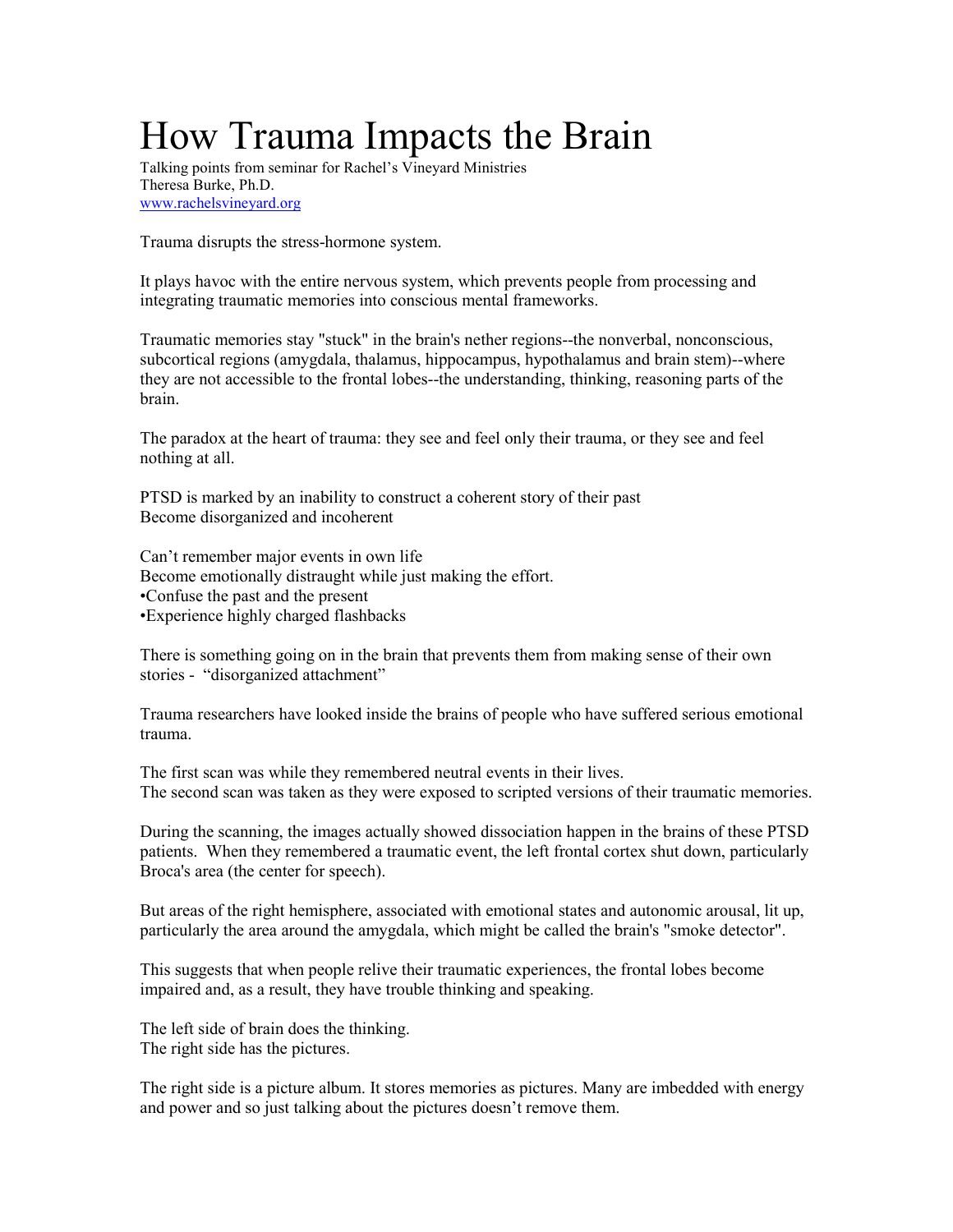The language here is not words but a picture. This is where Post Traumatic Stress Disorder (PTSD) pictures come from. And traumatic memory is like a series of still snapshots or a silent movie. There is no music or words.

Coherent narratives about the past require both left and right hemispheres to be fully online

The right side holds the images, themes and sense of personal existing across time, while the left holds the drive to make logical meaning and put words to wordless feeling states and perceptions. This explains the difficulties people have in creating a coherent narrative: if the two sides of the brain are not working together, the story will be either chaotic and confused--overwhelming feeling, overwhelmed thought--or superficially logical but lacking the emotional oomph of a good coherent autobiographical story.

There is a connector between the two sides, the corpus callosum. This is how the two sides of the brain communicate.

The corpus callosum is the bundle of nerves that connects the two sides and integrates the emotional and cognitive aspects of our existence.

We need the functions of both sides to have balance and derive the most out of life.

Hypothalamus--receives incoming information through our senses: sight, smell, hearing, touch and taste, then passes it on to other parts of the brain for processing.

Hippocampus involves memory and encoding new information. Past experiences & facts Feelings Thoughts Awareness of our autobiographical past Hippocampus controls our emotional response by transforming sensory stimuli into emotional and hormonal signals then refers this information to other parts that control behavior.

Frontal Cortex--acts as supervisory system of the whole process of integration of emotional and cognitive functions.

When the brain functions the way it's supposed to we function well.

Trauma can change all that. Trauma is a wounding. It overwhelms the ordinary adaptations to life. Trauma can create PTSD.

This is not just an emotional response to troubling events; it's the expression of a persistent deregulation of body and brain chemistry. Brain is assaulted by neurotransmitters -- brain chemistry can be altered for decades. With this change, arousing events can trigger flashbacks.

Trauma creates chaos in our brain.

The amygdala is a small, almond-shaped portion of the brain.

It's the emotional part. It's the primitive part of the brain.

It interprets messages that there's danger or it's safe.

It knows nothing about reasoning or cognitive functions. It deals with feelings and emotions.

It controls emotional reactions such as fear & anger.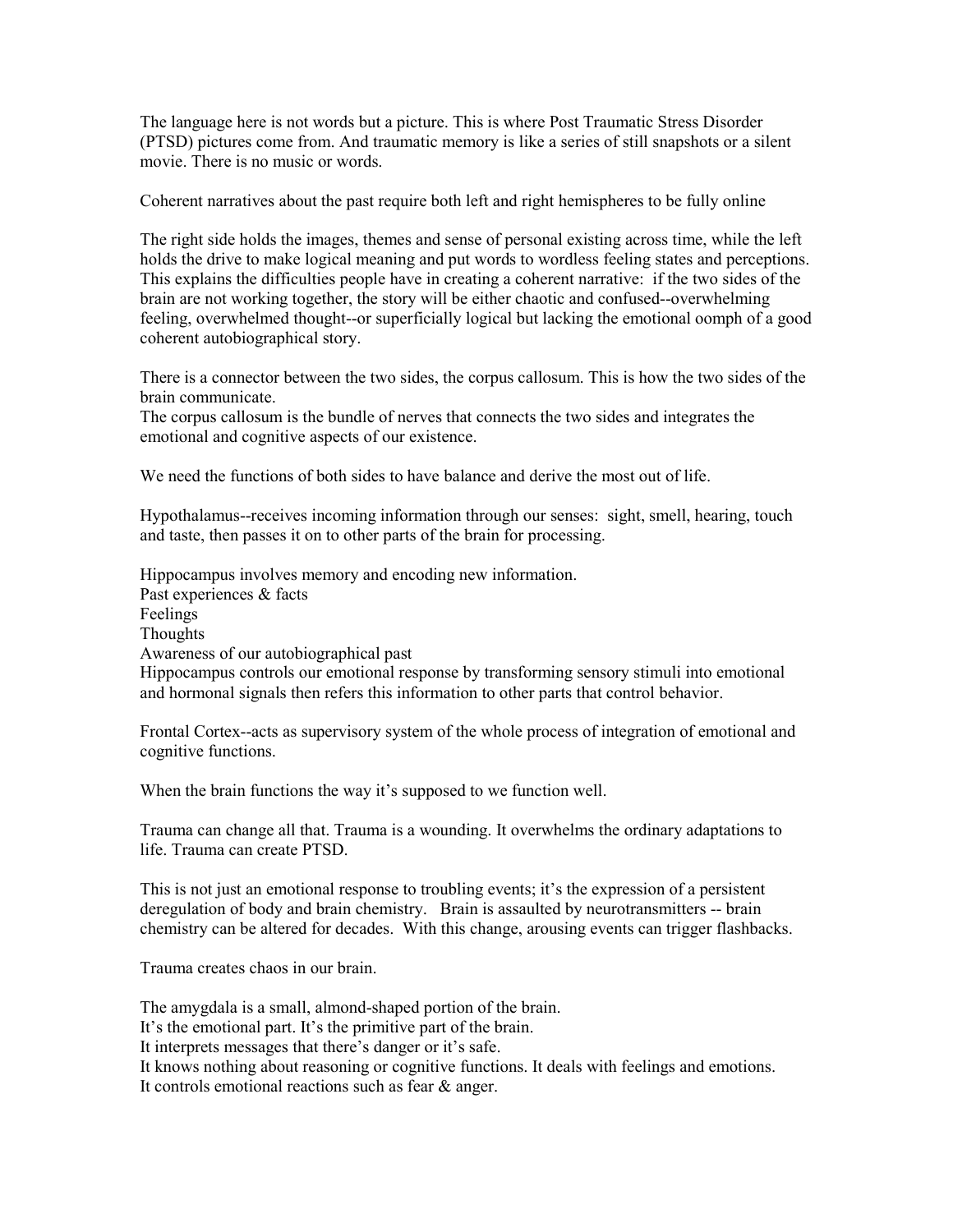(Amygdala) It's the alarm portion of the brain.

It becomes highly active during and while remembering a traumatic incident. It controls our behavior. When you've been in trauma it's hypersensitive--overreacts to normal stimuli.

Trauma freezes thinking.

It's as though the left side (the cognitive) and the right side (the emotional) are disconnected from one another.

Usually our body and emotions and thoughts are all connected.

Trauma separates these from one another.

You may have vivid graphic thoughts about what happened but no emotion. Or you could experience intense emotions but without the thoughts or actual memories.

Sometimes you alternate between the two. You find yourself caught between amnesia or reliving the trauma, between floods of intense, overwhelming feeling or blank numb states--no feeling. Constant battle: between irritable, impulsive action OR complete inhibition of action--complete paralysis.

Dissociation is a separation of the elements of the traumatic experience, which REDUCES the impact of the experience.

Floating above body

Traumatized people are used to dissociation, not feeling their bodies; the memories cause them to shut themselves down, go numb, blank and frozen in order not to feel anything.

Trauma can be intrusive.

It can interpret and dictate your current life.

Traumatized people have alterations in their brain. Memory is affected by lapses--there are deficits in verbal recall.

The frontal cortex ability is decreased. Less ability to do left-brain functions--it can't distinguish a real threat from a false threat. Intense stress or trauma is accompanied by the release of hormones.

A nerve running out of the brain to the adrenal glands triggers adrenaline and noradrenaline secretions.

Adrenaline and noradrenaline surge through the blood stream causing the heart to beat faster and prime the body for an emergency.

Then these hormones activate receptors on the vagus nerve running back to the brain. This causes the heart to continue to beat faster, but also signals various parts of the brain to supercharge that intense emotional memory.

These hormones assist the individual to mobilize in the event of emergency. They also sweep through the body, return to the brain, and trigger the release of more equally powerful hormones (cortisol, epinephrine and norepinephrine, oxytocin, vasopressin and opioids).

This flood of hormones produces the "fight-flight" response in most people. When a trauma hits up to 70% of your brain-bound oxygen is diverted into your muscles to propel you somewhere else.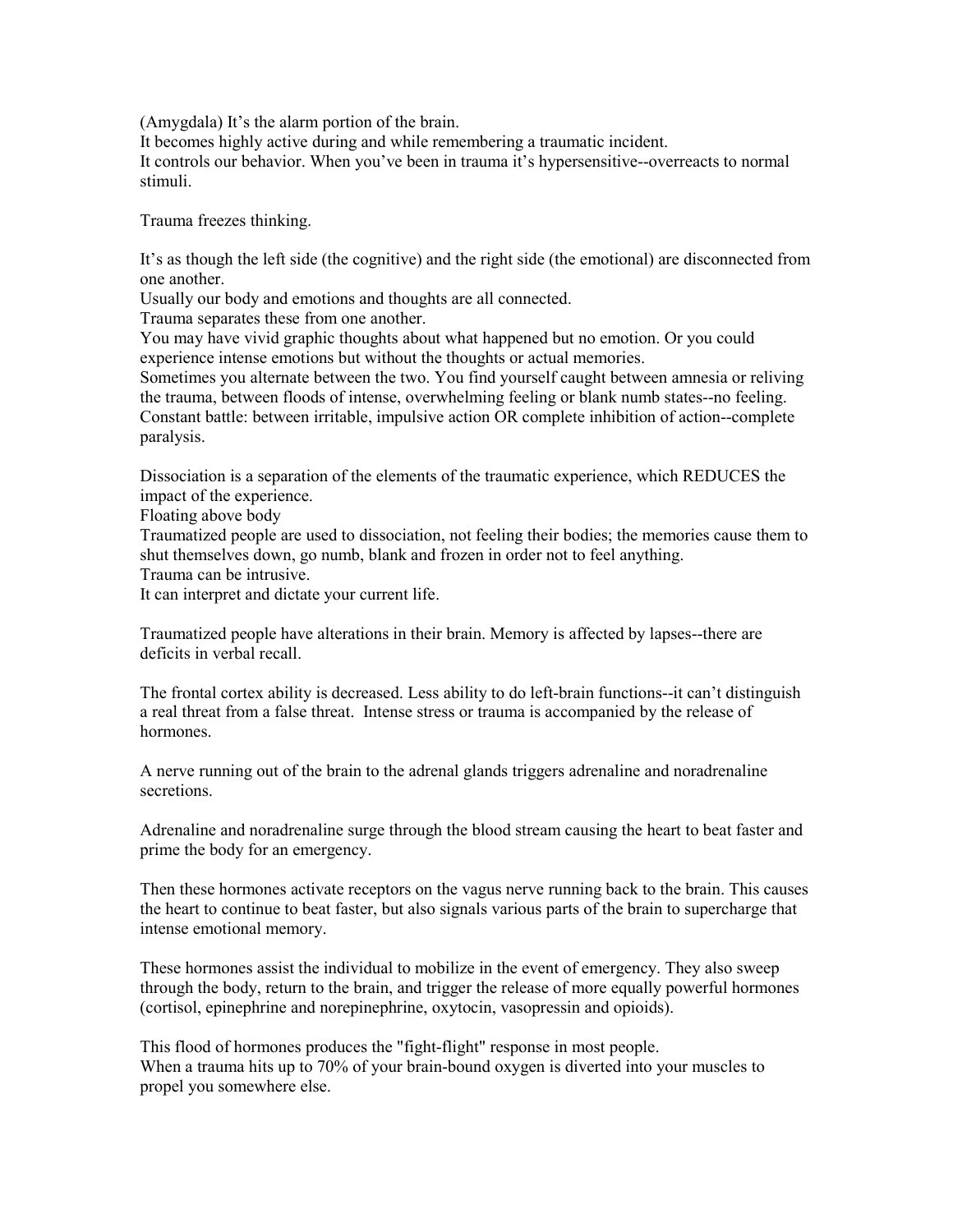But for a few individuals, it produces a "freeze" mode. In this instance, all those hormones are rushing through the body and have no appropriate physical response. The stress has paralyzed the victim.

Therapy should stimulate right hemisphere of brain Guided imagery Sensate body focusing Practice in using and picking up non-verbal cues

Pre-Frontal Cortex integrates It allows brain circuits to fire Gives people a sensation of inner awareness that they may not have had before Brings about neural changes--"integration" "coherence" "self-regulation"

Self-regulation is the balanced and integrated flow of energy and information through the major systems of the brain- brain stem, limbic circuits, anatomic nervous system

Mind, Brain, Body Equilibrium = Secure, stable state We can face life with emotional calm; Flexibility; Self-awareness; Reason

Since trauma is situated in these sub-cortical areas of the brain, we need to do things that change the way people regulate these core functions-- which cannot be done by words or language alone.

Andrew Newberg – U of P

Prayer and meditation stimulate frontal cortex

Using new scanning techniques, neuroscientists have discovered that certain areas of the brain light up which indicate positive emotions and good mood in Buddhists and cloistered nuns in a state of prayer. There is brain activity in the left prefrontal lobes. The area is linked to positive emotions, self-control and temperament.

Other research suggests that meditation and mindfulness can tame the amygdala, an area of the brain which is the hub of fear memory.

There is a whole science of somatic memories – "The Body Remembers"

The work of healing is really about re-arranging your relationship to your physical and spiritual self.

If you want to work with a traumatized person, you have to work with core physiological and spiritual states, and then the mind will start changing.

The treatment should help people not become so aroused that they shut down physiologically, so they'll be able to process the trauma themselves.

The treatment must help people regulate their affective states. (Calming, breathing, soothing) so a person can find the strength to face her own inner horrors and begin to move on and regain life for herself.